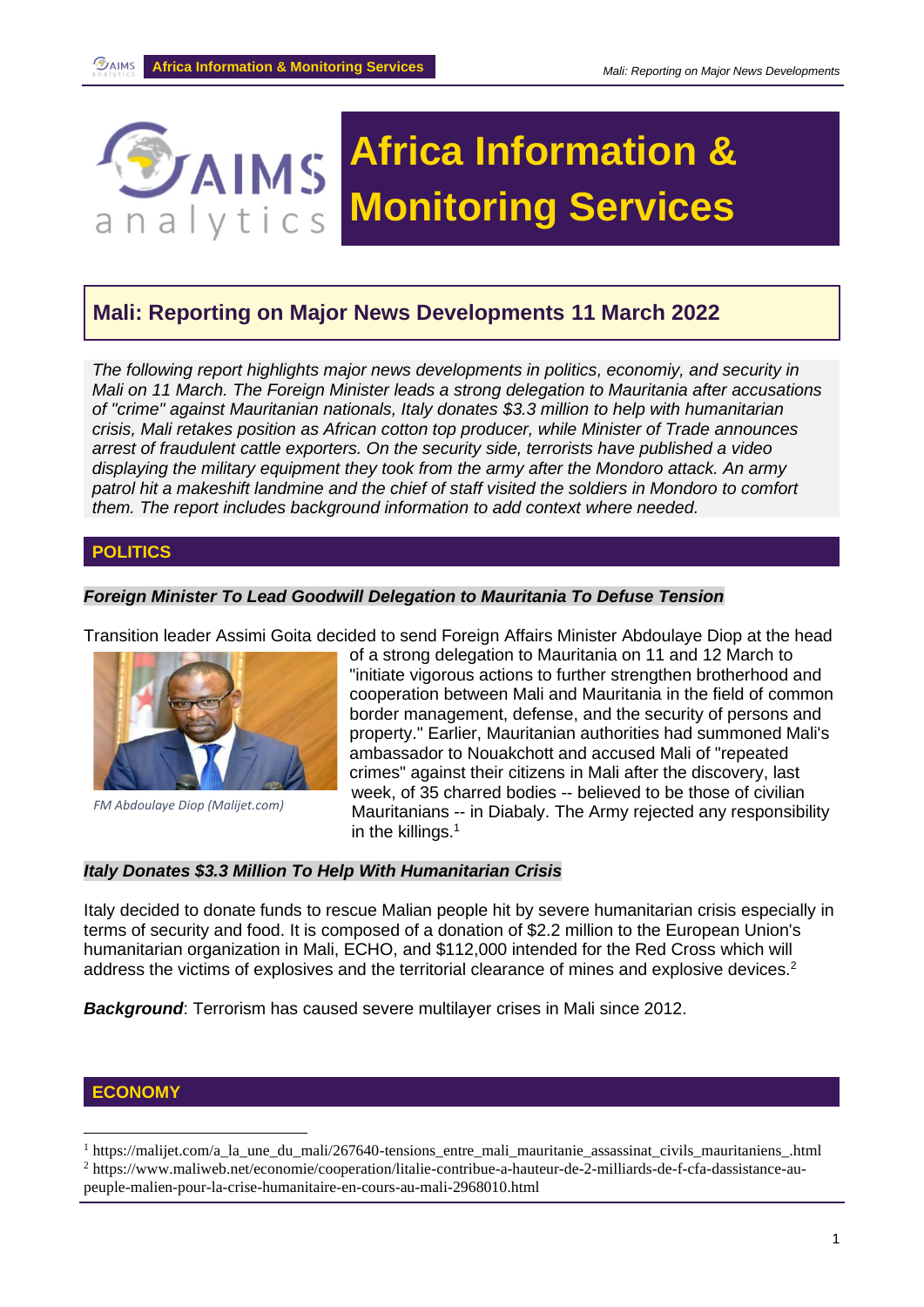# *Mali Becomes Africa's Leading Cotton Producer Again*

A report by the American Department of Agriculture stated that Mali has regained its position of leading cotton producer in Africa after a fall of 75 percent due to the armed crises that have hit the country. According to the confederation of Malian cotton producers, Mali's rise at the top of the cotton producing countries is the result of an increase in the pieces of land set aside for the culture. As an example, cotton developers plan to use 800 thousand hectares of land instead of the previous 170 thousand.<sup>3</sup>

### *Ministry of Trade Catches Fraudulent Cattle Exporters*

The General Directorate for Trade and Competition of the Ministry of Commerce posted on its Facebook page that many of its decentralized branches have caught people attempting to fraudulently get out of the country with cattle in violation of the sanctions that the Economic Community of West African States (ECOWAS) took against Mali on 9 January. Part of the sanctions includes bans of commercial exchanges between Mali and member countries. The directorate urged all Malians to stop the practice to avoid an increase in the price of meat, especially as the month of Ramadan is approaching.

**Background:** ECOWAS sanctions include closure of borders, which impacts the flux of cattle between Mali and neighboring countries.

# **SECURITY**

#### *Terrorists Display Military Equipment Retrieved From Army After Mondoro Attack*

In a video published on 9 March on the video sharing platform Youtube, terrorists showcased the

vehicles and weapons they took from the Malian Army during the attack they carried out on 4 March in Mondoro. A man speaking Bambara gives the details of the military equipment retrieved from the soldiers after the deadly attack that claimed the lives of 27 Malian soldiers. The equipment includes eight trucks and dozens of machine guns. 4



# *Army Patrol Hits Explosive Improvised Device; No Casualty*

On the morning of 10 March, a patrol of the Malian Armed Forces on a mission in sector 3 hit an improvised explosive device. The incident took place around 10 a.m. on the Timbuktu-Acharane road. Sources on the ground said that there is no loss of human life or material damage.<sup>5</sup>

# *Chief of Staff Morally Rearms Troops After Deadly Attack in Mondoro*

<sup>3</sup> https://www.maliweb.net/economie/cmdt-textile/production-de-coton-le-mali-redevient-premier-en-afrique-2968008.html

<sup>4</sup> <https://www.youtube.com/watch?v=MebnF3ckrZ0>

<sup>5</sup> https://malijet.com/actualite-politique-au-mali/flash-info/267628-tombouctou-une-mission-fama-du-secteur-3-sautesur-un-eei.html